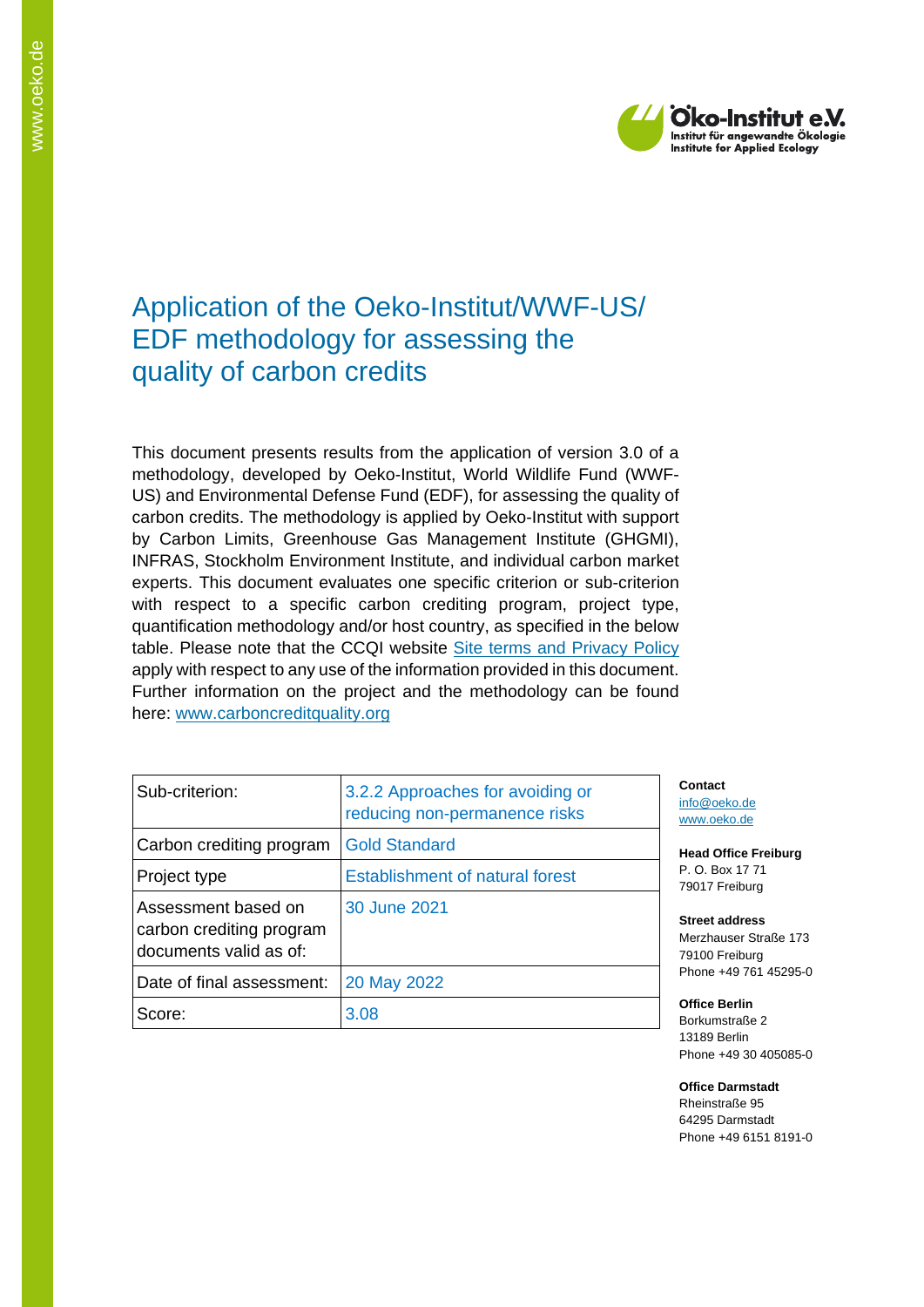# **Assessment**

# **Indicator 3.2.2.1**

# **Relevant scoring methodology provisions**

"The program requires a risk assessment of the specific project."

# **Information sources considered**

- 1 Land use and forests activity requirements, Version 1.2.1 (April 2020), available at <https://globalgoals.goldstandard.org/203-ar-luf-activity-requirements/>
- 2 Risk & capacities guidelines for land use & forest projects, version 1 (July 2017), available at [https://globalgoals.goldstandard.org/standards/203G\\_V1.0\\_AR\\_LUF\\_Risks-Capacities-](https://globalgoals.goldstandard.org/standards/203G_V1.0_AR_LUF_Risks-Capacities-Guideline.pdf)[Guideline.pdf](https://globalgoals.goldstandard.org/standards/203G_V1.0_AR_LUF_Risks-Capacities-Guideline.pdf)

# **Relevant carbon crediting program provisions**

- Provision 1 Source 1, section 3.1.4: "The Project Developer shall conduct the Safeguarding Principles assessment following Safeguarding Principles & Requirements and Risks & Capacities Guideline assessed for the Project Area, taking into account likely issues in the context of the Project Region. The assessment outcome shall be submitted for Preliminary Review and updated as required for Design Certification and Performance Certification".
- Provision 2 Source 2, introduction: "The 'Risk & Capacities' guideline is used to assess performance **risks related to the project's non-delivery or reversal of greenhouse gas benefits** and other SDG Impacts. It does not consider other risks (e.g., social impacts or environmental risks), which remain covered in the Gold Standard for the Global Goals Safeguarding Principles & Requirements Assessment instead. […] The Risks & Capacities Guideline is included to ensure Project Developers (particularly those with less experience of Gold Standard or of implementing Land Use & Forests projects) fully consider the projects risks and to articulate these in a clear and transparent manner. It also encourages thought on proposed mitigation and timing thereof. It is further intended to identify high risk activities where little or no risk mitigation has been proposed and/or implemented. This will inform the Gold Standard secretariat and the Technical Advisory Committee (TAC) when deciding upon Gold Standard certification".

# **Assessment outcome**

Yes (5 Points).

# **Justification of assessment**

The above documentation shows that a risk assessment needs to be carried out.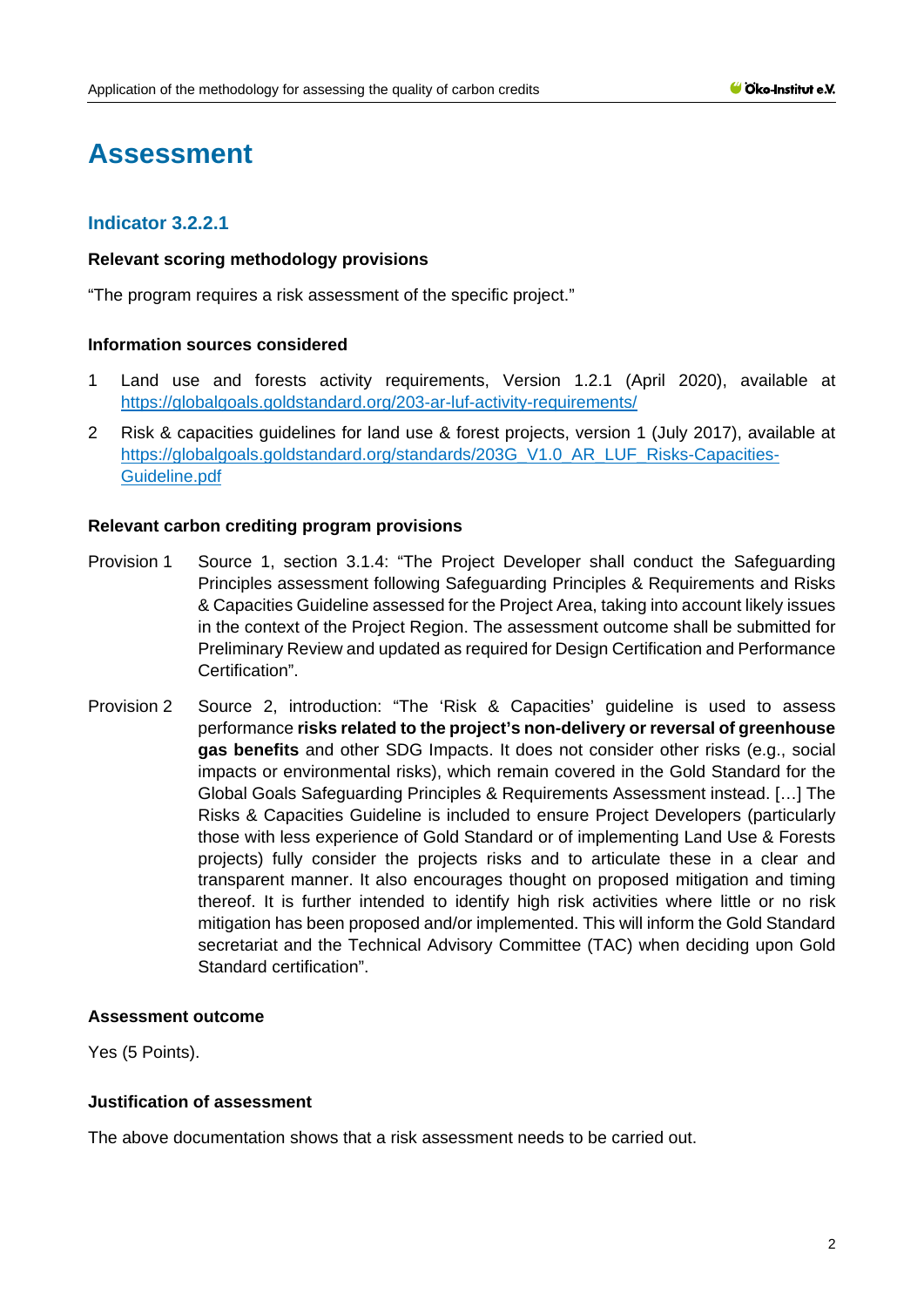# **Indicator 3.2.2.2**

# **Relevant scoring methodology provisions**

"The risk assessment follows a pre-defined and thorough methodology, taking into account the likelihood and significance of non-permanence risks, the measures taken by project owners to manage these risks and their capacity to do so."

# **Information sources considered**

1 Risk & capacities guidelines for land use & forest projects, version 1 (July 2017), available at [https://globalgoals.goldstandard.org/standards/203G\\_V1.0\\_AR\\_LUF\\_Risks-Capacities-](https://globalgoals.goldstandard.org/standards/203G_V1.0_AR_LUF_Risks-Capacities-Guideline.pdf)[Guideline.pdf](https://globalgoals.goldstandard.org/standards/203G_V1.0_AR_LUF_Risks-Capacities-Guideline.pdf)

# **Relevant carbon crediting program provisions**

Provision 1 Source 1, section A. Introduction: "The guideline applies a risk scoring system that assesses pre-defined risk categories and determines whether the risks of a project are acceptable to Gold Standard or whether mitigation measures shall be adopted. The risk scoring system provides the structure for a broad and objective risk analysis and thus allows comparable assessment of risks among all land-use project types.

> The scoring system is based on a transparent quantitative approach that assigns scores for 'high', 'medium' and 'low' risk, based on defined thresholds for a range of risk categories. A 'high' rating indicates that the respective risks are not acceptable to Gold Standard without mitigation measures.

> The guideline defines five major risk categories that influence the long term implementation of projects. […]

> Each category is further sub-divided into several risk sub-categories. The risk scoring system combines three factors that determine the overall risk per sub-category: […] probability […] impact […] spatial scale […].

> For every sub-category, the risk factor probability is rated **high (Score 3), medium (Score 2), low (Score 1), or not applicable (Score 0)** and justification for the rating shall be provided by the project owner.

> For every sub-category, the risk factors impact and scale is rated **high (Score 3), medium (Score 2)** or **low (Score 1)** and justification for the rating shall be provided by the project owner. […]

> These factors are multiplied to reflect the actual risk for the sub-category to the overall performance of the project. […]

> The multiplication of probability, impact and scale leads to a score between 0 and 27. […]

> Note that risks **are initially assessed without taking into account mitigation measures (present or planned).** After adequate mitigation measures are defined, a corrected score (taking into account the mitigation measures) shall lead to risk **score of 6 or lower**".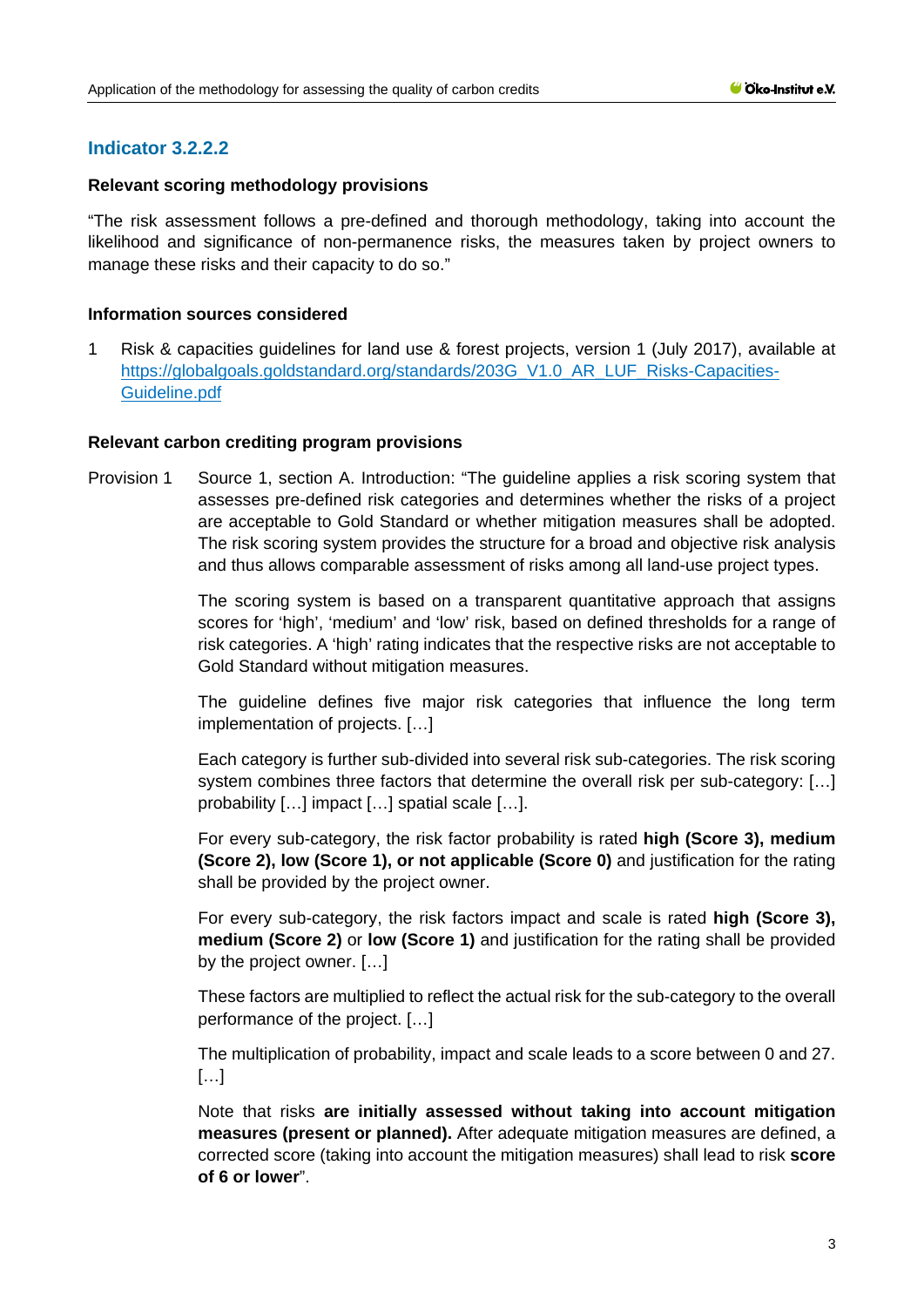#### **Assessment outcome**

Yes (4 Points).

# **Justification of assessment**

The above documentation specifies that the indicator is fulfilled. In section A of source 1 (provision 1), the general approach of the risk assessment is described. Section B of source 1 outlines the scoring system. Section C provides a template for applying the risk assessment.

# **Indicator 3.2.2.3**

# **Relevant scoring methodology provisions**

"The application of the risk assessment is validated by validation and verification entities."

# **Information sources considered**

1 Risk & capacities guidelines for land use & forest projects, version 1 (July 2017), available at [https://globalgoals.goldstandard.org/standards/203G\\_V1.0\\_AR\\_LUF\\_Risks-Capacities-](https://globalgoals.goldstandard.org/standards/203G_V1.0_AR_LUF_Risks-Capacities-Guideline.pdf)[Guideline.pdf](https://globalgoals.goldstandard.org/standards/203G_V1.0_AR_LUF_Risks-Capacities-Guideline.pdf)

# **Relevant carbon crediting program provisions**

Provision 1 Source 1, introduction: "The role of the GS-VVB [*validation and verification body*] involves:

> (a) Checking that the guideline has been completed to a reasonable level of detail and that the weightings applied are also reasonable, AND

> (b) Cross-checking any major risks perceived by the auditor either in desk review or field visit against the guideline, AND

> (c) Checking that any mitigation measures proposed by the project owner for a given time period are in place.

> These may lead to Corrective Action Requests (CARs) (absence of completion of form or any perceived risk being missed) or Forward Action Request (FARs) (for example mitigation proposed not in place where impacts are low)".

#### **Assessment outcome**

Yes (3 Points).

#### **Justification of assessment**

The above documentation specifies that the indicator is fulfilled.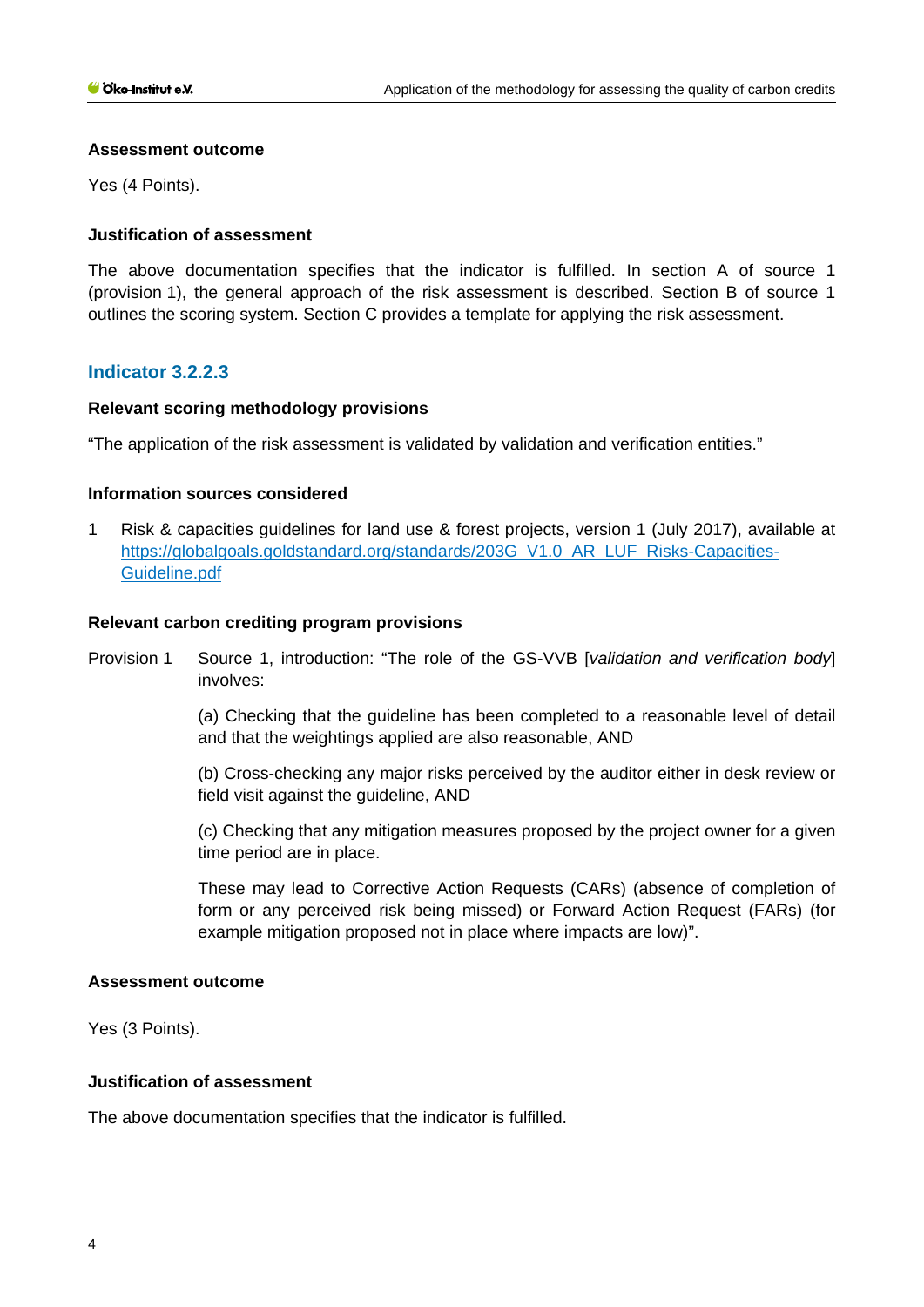# **Indicator 3.2.2.4**

# **Relevant scoring methodology provisions**

"The risk assessment is used to exclude from eligibility projects with a significant unaddressed reversal risk."

# **Information sources considered**

1 Risk & capacities guidelines for land use & forest projects, version 1 (July 2017), available at [https://globalgoals.goldstandard.org/standards/203G\\_V1.0\\_AR\\_LUF\\_Risks-Capacities-](https://globalgoals.goldstandard.org/standards/203G_V1.0_AR_LUF_Risks-Capacities-Guideline.pdf)[Guideline.pdf](https://globalgoals.goldstandard.org/standards/203G_V1.0_AR_LUF_Risks-Capacities-Guideline.pdf)

# **Relevant carbon crediting program provisions**

- Provision 1 Source 1, introduction: "The multiplication of probability, impact and scale leads to a score between 0 and 27. Score  $0 - 6$  designates risks for which mitigation measures are not mandatory under Gold Standard (though still recommended). Score 7 – 27 indicates that risks are not acceptable and mitigation measures are required in order to pass the Gold Standard risk assessment. Note that risks are initially assessed without taking into account mitigation measures (present or planned). After adequate mitigation measures are defined, a corrected score (taking into account the mitigation measures) shall lead to risk score of 6 or lower".
- Provision 2 Source 1, introduction, footnote 1: "As Gold Standard does not have a scalable risk buffer contribution on a project level, the standard needs to set minimum requirements (maximum acceptable risk) to ensure that potential losses are covered by the buffer".

# **Assessment outcome**

Yes (5 Points).

# **Justification of assessment**

According to provision 1, the risk assessment needs to result in a score of 6 or lower in order for the risks to be acceptable to Gold Standard. If the score is 7 or higher, measures to mitigate the reversal risk are required in order to pass the risk assessment. These measures need to reduce the score of the risk assessment to 6 or lower. This means that if the ultimate score is 6 or higher, the project would not be eligible under Gold Standard. Provision 2 explains that this maximum acceptable risk is necessary in order to ensure that potential losses are covered by the buffer, as the contribution to the buffer is not proportional to the risk level.

# **Indicator 3.2.2.5**

#### **Relevant scoring methodology provisions**

"The program requires project owners to update the risk assessment in case of reversals."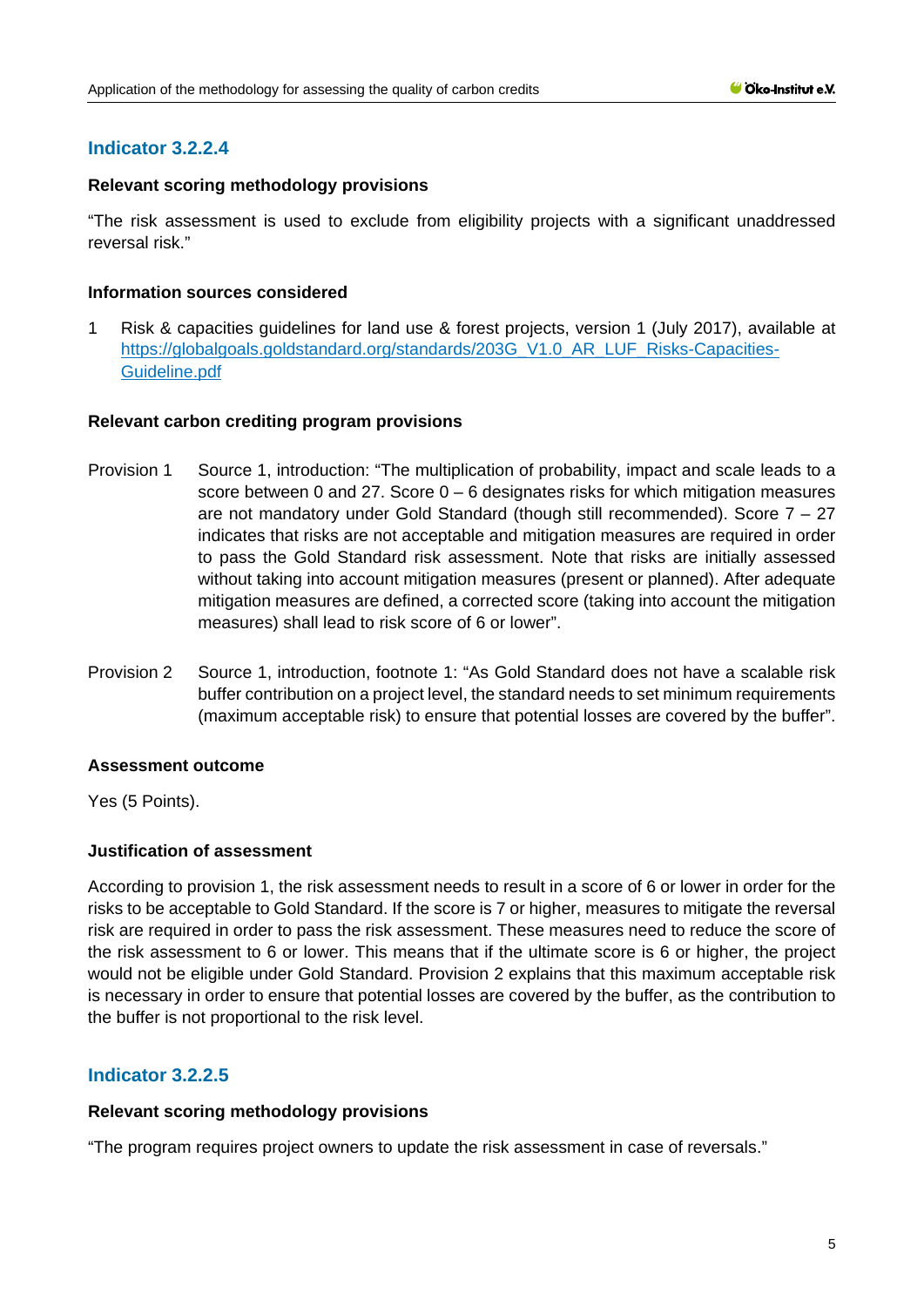# **Information sources considered**

- 1 Land use and forests activity requirements, Version 1.2.1 (April 2020), available at [https://globalgoals.goldstandard.org/203-ar-luf-activity-requirements/.](https://globalgoals.goldstandard.org/203-ar-luf-activity-requirements/)
- 2 Performance Shortfall Guidelines Version 1.1 (April 2020), available at [https://globalgoals.goldstandard.org/standards/501G\\_V1.1\\_PR\\_Performance-Shortfall-](https://globalgoals.goldstandard.org/standards/501G_V1.1_PR_Performance-Shortfall-Guidelines.pdf)[Guidelines.pdf](https://globalgoals.goldstandard.org/standards/501G_V1.1_PR_Performance-Shortfall-Guidelines.pdf)
- 3 Personal communication, February 2022

# **Relevant carbon crediting program provisions**

- Provision 1 Source 1, section 3.1.4: "The Project Developer shall conduct the Safeguarding Principles assessment following Safeguarding Principles & Requirements and Risks & Capacities Guideline assessed for the Project Area, taking into account likely issues in the context of the Project Region. The assessment outcome shall be submitted for Preliminary Review and **updated as required for Design Certification and Performance Certification**".
- Provision 2 Source 1, section 3.1.12: "Verification & Issuance review (Performance Certification): The performance review may take place either alongside or after Project Design Certification and must occur at least once during the 5-year Certification cycle. […] A/R specific: **Verification shall be completed at least every 5 years until the end of the crediting period**".

#### **Assessment outcome**

No (0 points).

#### **Justification of assessment**

There is no indication that the program requires project owners to update the risk assessment in case of reversals. This was confirmed by Gold Standard in personal communication (Source 3). However, the assessments are updated on a regular basis (Provision 1 and 2).

# **Indicator 3.2.2.6**

#### **Relevant scoring methodology provisions**

"The program requires project owners to have legal titles to the land and/or relevant carbon reservoirs on the land (e.g., timber rights), or legally binding agreements require the project owner's consent to undertake any measures that may lead to intentional reversals."

#### **Information sources considered**

1 Land use and forests activity requirements, Version 1.2.1 (April 2020), available at [https://globalgoals.goldstandard.org/203-ar-luf-activity-requirements/.](https://globalgoals.goldstandard.org/203-ar-luf-activity-requirements/)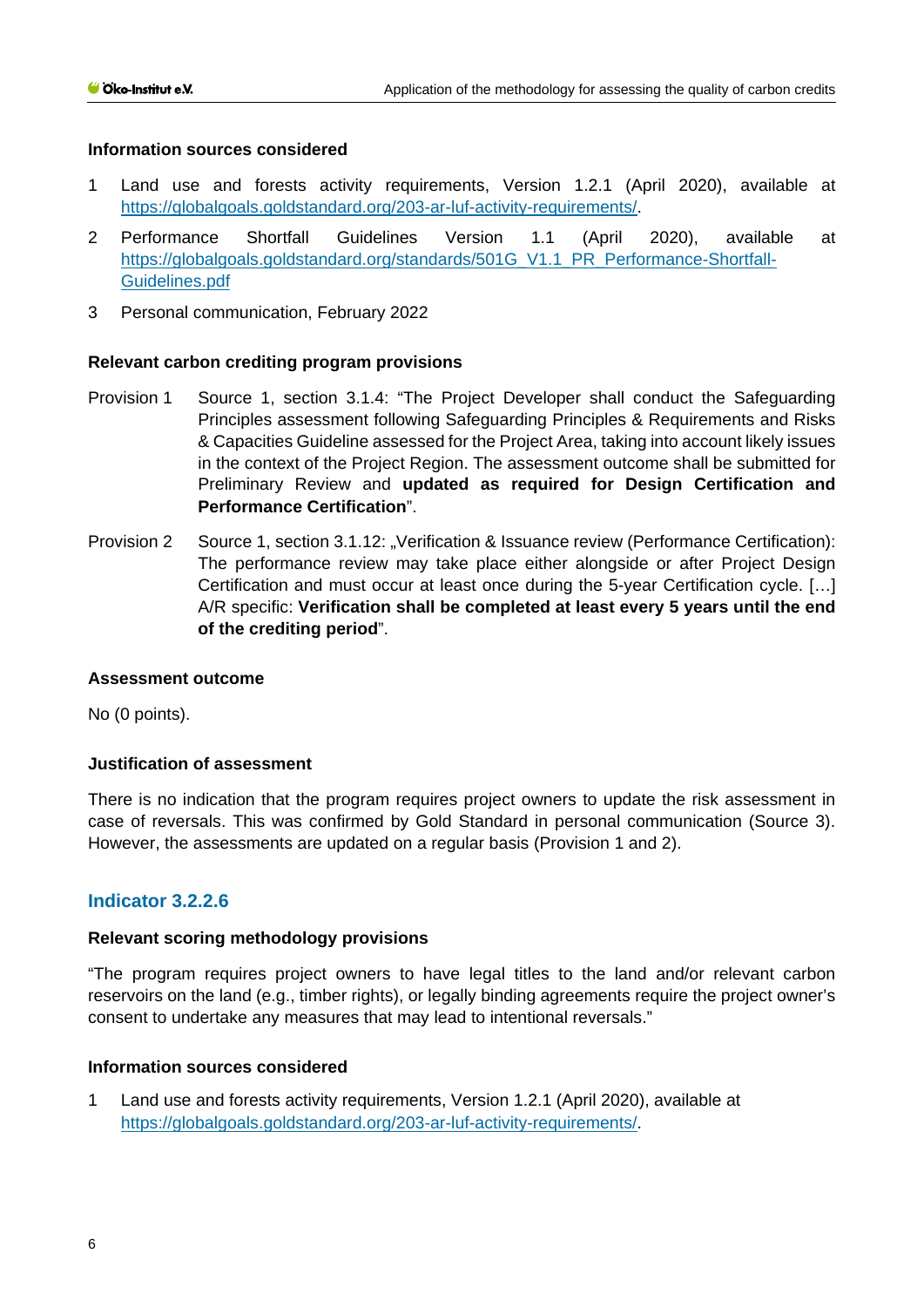# **Relevant carbon crediting program provisions**

Provision 1 Source 1, sections 2.1.9: "A/R specific: for all project participants, the following information and evidence shall be provided: […] For the duration of the crediting period the Project Developer shall: i. where a Gold Standard Certified Statement or Product (e.g. GSVERs) is sought, Project Developers must own the  $CO<sub>2</sub>$  user rights or carbon sequestration rights for the project area, AND

ii. hold an uncontested legal land title for the Project Area, AND

iii. own the rights for timber and non-timber forest products for the project area, AND

iv. hold all necessary permits to implement the project (planting permits, infrastructure permits, harvesting permits, etc.), AND

v. participate in the financing of the project."

- Provision 2 Source 1, section 2.1.10: If the Project Developer does not meet all of the above requirements, the persons or legal entities that do meet those respective requirements shall endorse the proposed project through an agreement that aligns with the duration of the crediting period".
- Provision 3 Source 1, Annex B, sections 4.1.1 to 4.1.4: "The Project Developer shall sign an *agreement* with the Smallholders which confirms that the smallholder holds the 'GSVERs user rights' from the trees that are planted due to the project but has passed these rights on to the Project Developer, AND the smallholder holds all necessary rights to implement the project (e.g. planting permits, right to harvest). Such *agreements* shall include the:
	- contact details of the smallholder, AND
	- contact details of the land owner (if differing), AND
	- length of lease contract (if applicable), AND

- a confirmation that the land tenure on which the trees are planted is uncontested, AND

- the liabilities and benefits for the smallholder.

All paragraphs within the *agreement* shall be explained and discussed with the smallholders. If helpful, the *agreement* should be translated to the local language and/or explained orally.

If a smallholder does not hold land rights, the person or legal entity that does meet those respective requirements shall endorse the participation of the smallholder in a written form".

#### **Assessment outcome**

Yes (2 Points).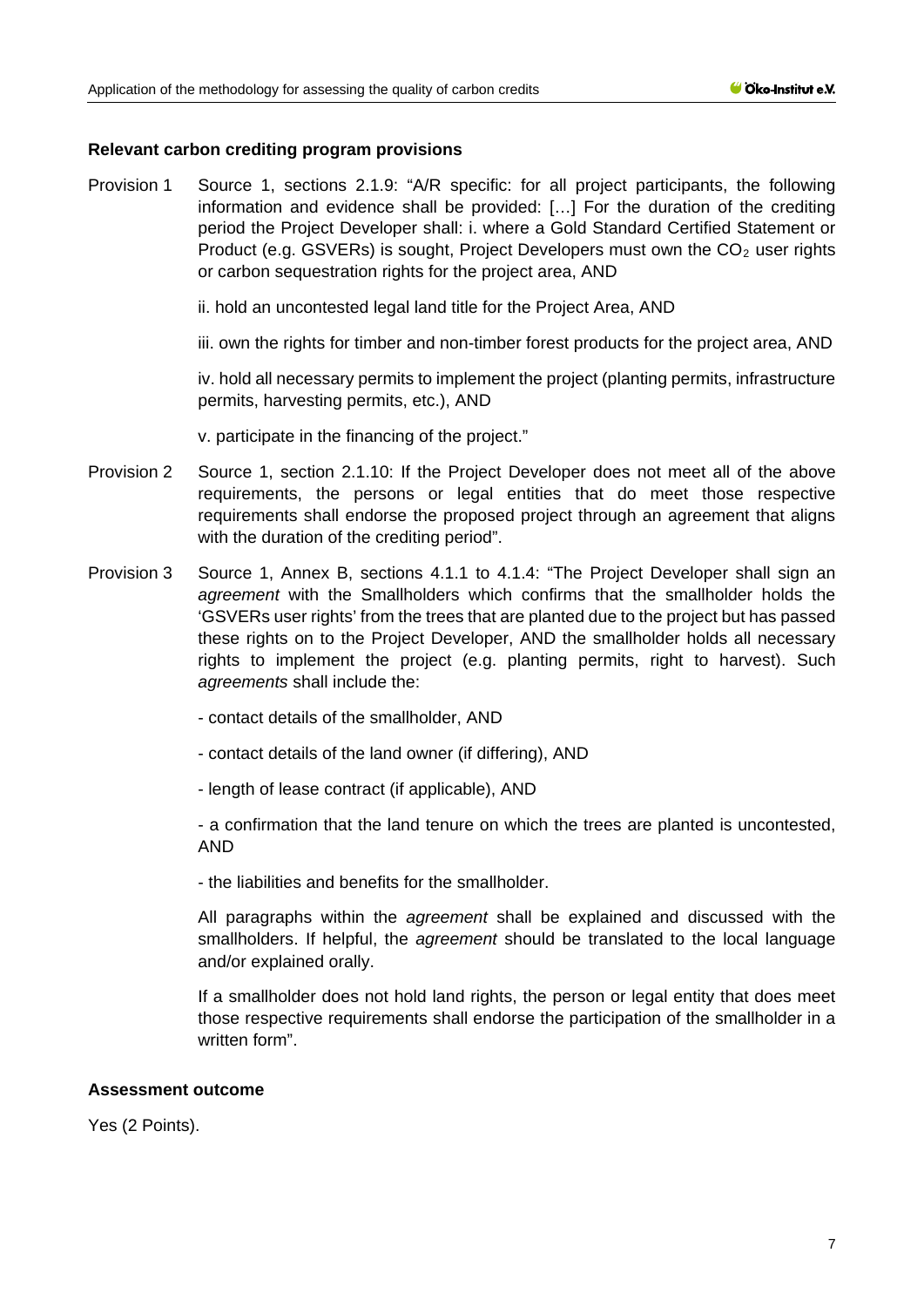# **Justification of assessment**

Project owners need to provide evidence of legal titles to the land (provision 1). However, Gold Standard provides an exception for project developers that do not hold legal land titles or timber rights. In this case, it is possible for other persons or legal entities that hold the necessary rights to endorse the project through an agreement that aligns with the duration of the crediting period (provision 2). Additionally, project developers need to sign agreements with smallholders to confirm that the smallholder holds the necessary rights to implement the projects and that they pass on the rights to use the credits resulting from the project to the project developer. Again, an exception is provided if the smallholder does not hold land rights, as in this case, the person or legal entity that holds the necessary rights can sign the agreement with the project developer instead (provision 3). As agreements documenting the necessary rights are needed in any case, the indicator is considered to be fulfilled.

# **Indicator 3.2.2.7**

# **Relevant scoring methodology provisions**

"The program requires the use of legal covenants or agreements (e.g., conservation easements, trusteeships) that restrict or prevent land management practices that would result in reversals (whether by the project owners or other parties).

OR

The program does not require that the above measures are in place but their existence leads to a lower specific risk assessment."

#### **Information sources considered**

- 1 Land use and forests activity requirements, Version 1.2.1 (April 2020), available at <https://globalgoals.goldstandard.org/203-ar-luf-activity-requirements/>
- 2 Personal communication, February 2022

# **Relevant carbon crediting program provisions**

-

# **Assessment outcome**

None of the two conditions applies (0 points).

#### **Justification of assessment**

No information is available regarding the restriction of land management practices that could lead to reversals through legal covenants or agreements. Gold Standard clarified in personal communication, that there are no requirements for legal covenants or agreements (Source 2). The indicator is therefore not fulfilled.